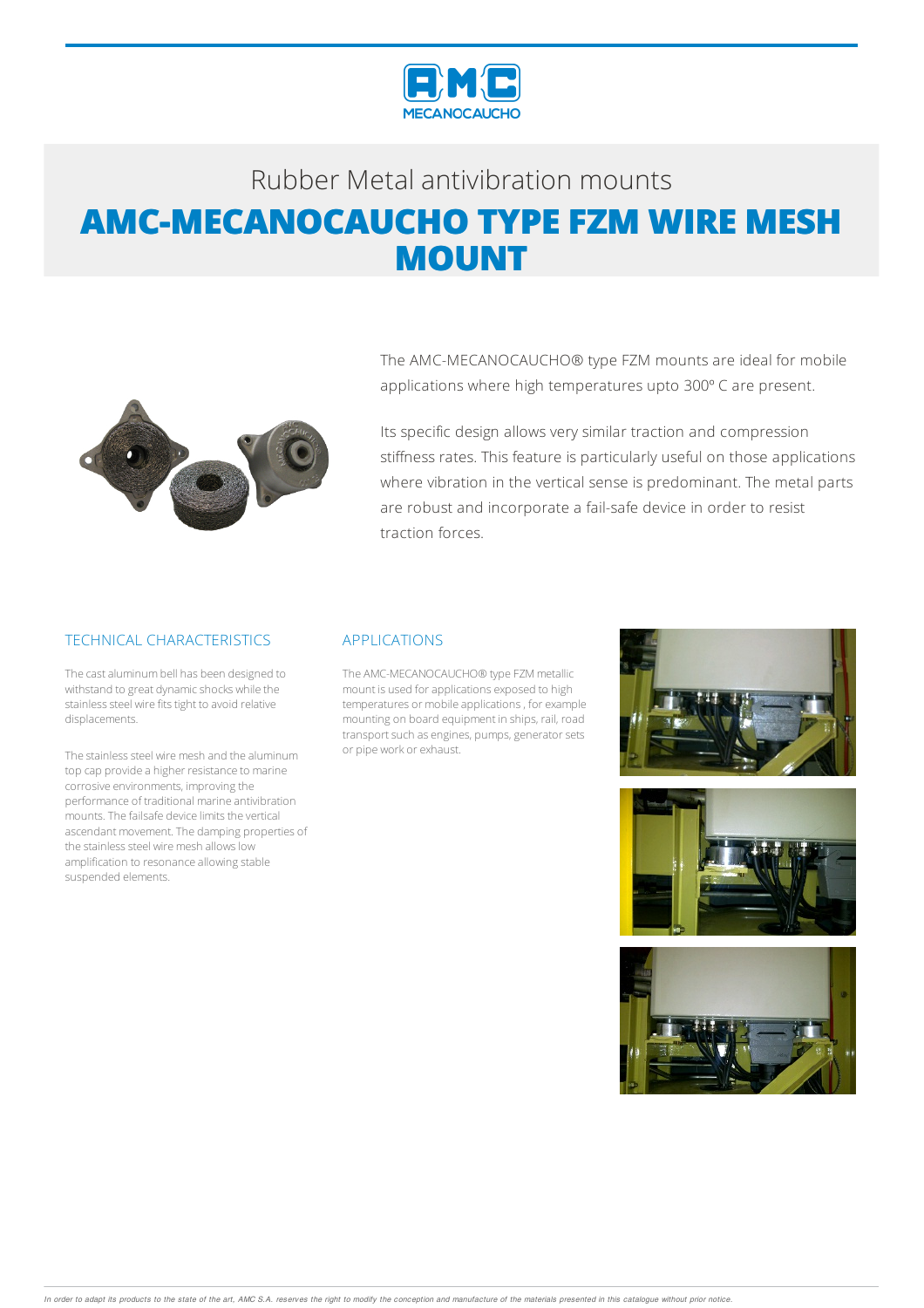

### Rubber Metal antivibration mounts **AMC-MECANOCAUCHO TYPE FZM WIRE MESH MOUNT**

DRAWINGS





#### DIMENSIONS

| <b>Type</b>           | . .<br>(mm. | B<br>mm. | (mm.) | D<br>(mm) | (mm.) | mm. | G<br>(mm) | н<br>(mm)    | (mm. | (mm)                     | /Load<br>(kg.) | Code   |
|-----------------------|-------------|----------|-------|-----------|-------|-----|-----------|--------------|------|--------------------------|----------------|--------|
| FZM 100-015 + KIT M12 | 80          | 56       | 48    | 25        | 6.5   | 67  | 13        | 12           | 40   | 60                       | 120            | 176622 |
| FZM 100-023 + KIT M12 | 80          | 56       | 48    | 25        | 6.5   | 67  | 13        | 12           | 40   | 60                       | 180            | 176628 |
| FZM 100-028 + KIT M12 | 80          | 56       | 48    | 25        | 6.5   | 67  | 13        | 12           | 40   | 60                       | 250            | 176634 |
| FZM 100-015           | 80          | 56       | 48    | 25        | 6.5   | 67  | 13        | 12           | 40   | $\overline{\phantom{a}}$ | 120            | 176621 |
| FZM 100-023           | 80          | 56       | 48    | 25        | 6.5   | 67  | 13        | 12           | 40   | $\overline{\phantom{a}}$ | 180            | 176627 |
| FZM 100-028           | 80          | 56       | 48    | 25        | 6.5   | 67  | 13        | $\sim$<br>12 | 40   | $\overline{\phantom{a}}$ | 250            | 176633 |